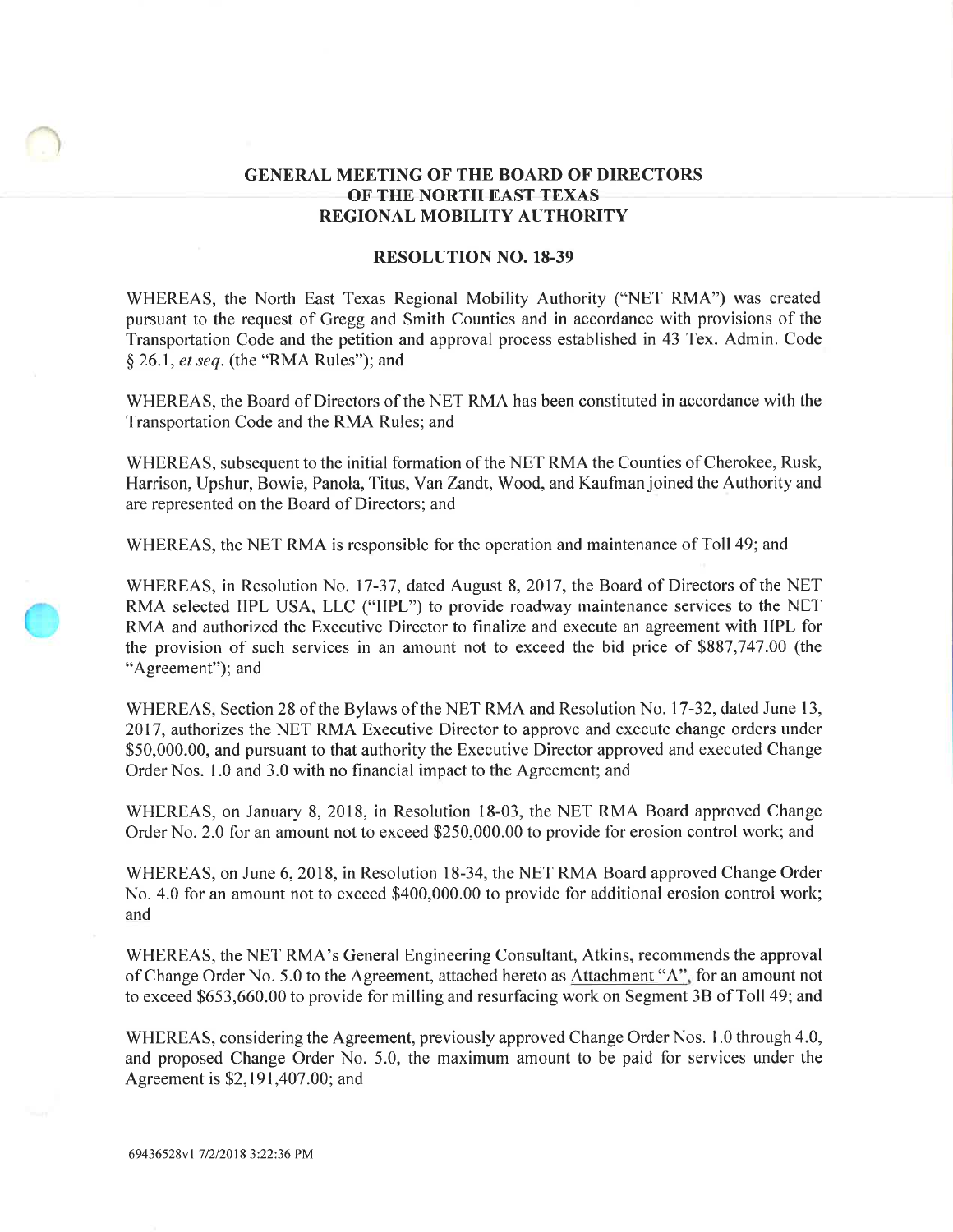WHEREAS, the NET RMA Board of Directors must approve Change Order No. 5.0 before IIPL may proceed to work thereunder; and

WHEREAS, Atkins has represented to the Board of Directors that the work reflected in Change Order No. 5.0 is necessary and appropriate.

NOW THEREFORE, BE IT RESOLVED, that the Board of Directors approves Change Order No. 5.0 in the form or substantially the same form attached hereto as Attachment "A", for an amount not to exceed \$653,660.00; and

BE IT FURTHER RESOLVED, that all work performed under Change Order No. 5.0 shall be subject to the Agreement between the NET RMA and IIPL and that no additional work may be undertaken without the specific approval of the Board of Directors.

Adopted by the Board of Directors of the North East Texas Regional Mobility Authority on the lOth day of July, 2018.

Submitted and reviewed by: Approved:

C. Brian Cassidy General Counsel for the North East Texas Regional Mobility Authority

Lind- Kya Fremas

Linda Ryan Thomas Chair, Board of Directors Date Passed 07/10/18 Resolution No. 18-39